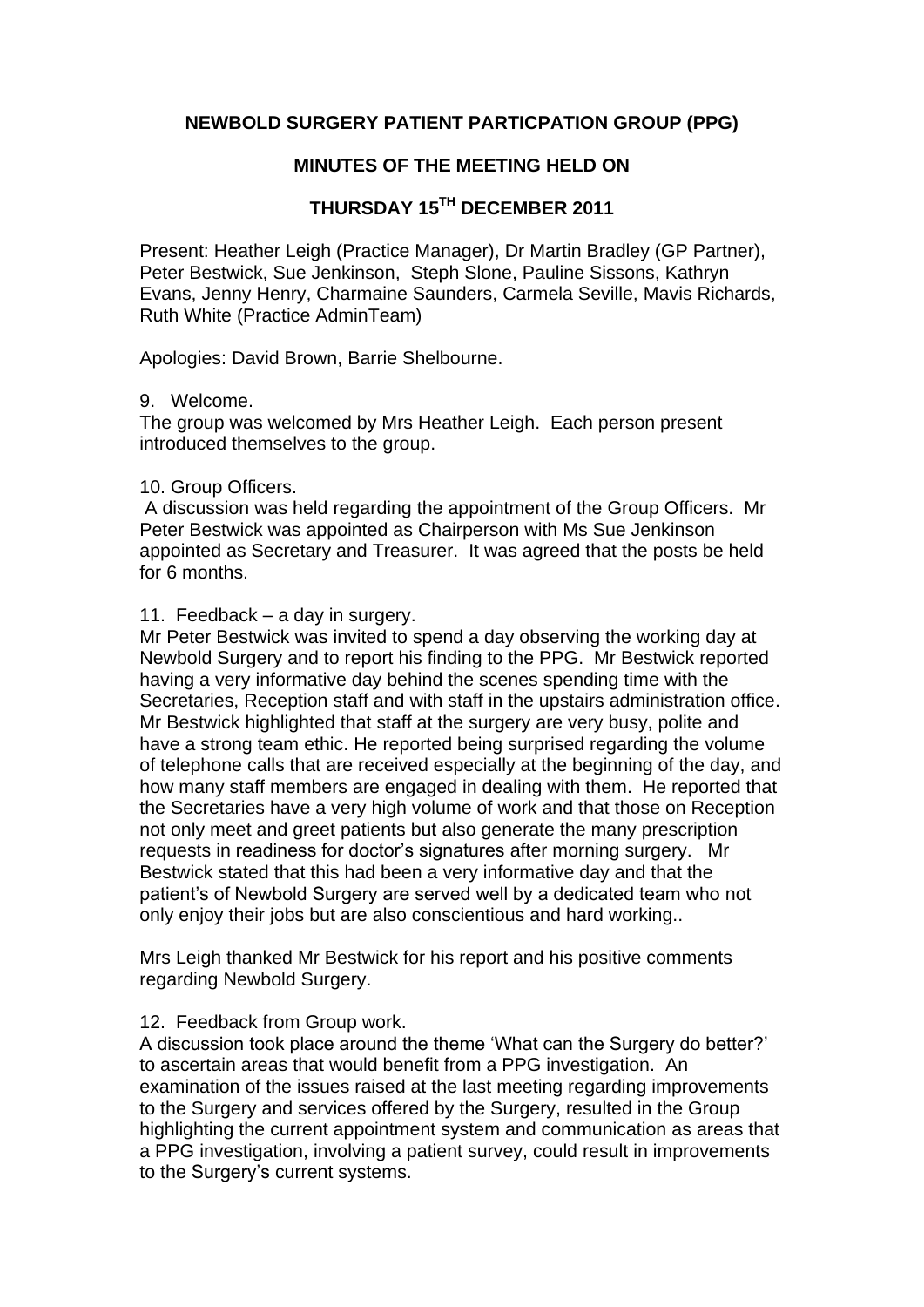Mrs Leigh and Dr Bradley explained to the Group how the current appointment system evolved and how the Surgery's patients are able to access appointments for Doctors, nurses and other services offered by the Surgery. Some members of the Group reported being unaware of the details of the appointment system whereupon Mrs Leigh agreed to produce written details regarding the appointment system, to be sent to each group member, to enable the PPG to pin-point a specific area that would benefit from their attention.

Issues regarding how the Surgery communicates with patients were discussed. PPG members suggested better use of the Resource Corner and notice boards along with putting useful information on the bottom of prescriptions and the installation of a TV screen to relay health and Surgery information as ways to improve communication with patients.

Members of the PPG praised the Surgery team for the informative Newsletter and the Surgery website.

A discussion took place regarding the type of survey the PPG would undertake. It was agreed that members of the PPG would conduct a face-toface survey of patients attending the Surgery over 1 week (the date of which to be agreed upon).

It was agreed that Sue Jenkinson draft, and circulate to the PPG members, proposed survey questions. These questions to be discussed at the next meeting.

## 13. PPG name.

The group agreed that Newbold Surgery Patient Participation Group remain the official name of the Group.

## 14. Service Provision - Yoga.

Dr Bradley informed the Group of the proposed 'free of charge' Yoga classes that the Surgery is hoping to provide for patients on Tuesday and Wednesday evenings. These sessions are to be run by a qualified teacher and to be held at the Surgery in the waiting room. The members of the PPG were in favour of the proposed Yoga groups however, issues regarding the current state of the décor in the waiting room and the poor state of the window blinds were raised. Mrs Leigh informed the Group that the Surgery is establishing a 'rolling programme' regarding décor and that replacement window blinds are currently being investigated.

## 15. PPG Event January 2012

Mrs Leigh reminded the members of the PPG about the forthcoming Networking Event being held at the B2Net Stadium on 11<sup>th</sup> January 2012. It was agreed that the names of those members who are interested in attending be given to Sue Jenkinson after the meeting.